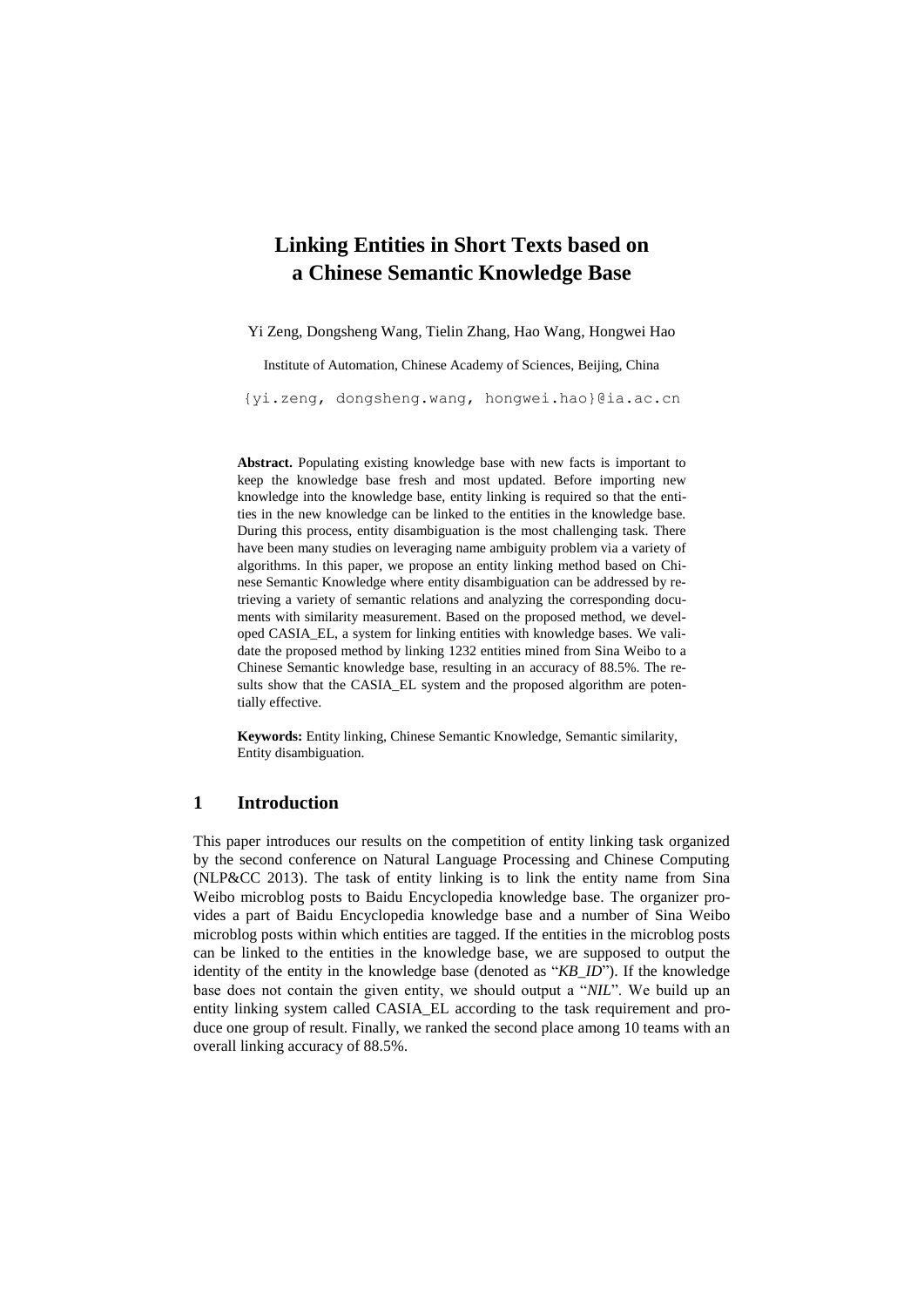This competition focuses on linking entities from short texts (e.g. microblog posts) to knowledge bases. The motivation of this work is to enable and evaluate possible techniques to enrich existing knowledge base with dynamic and new knowledge from short texts based social media such as microblog. One of the most important step is linking possible entities from microblog posts with entities in the existing knowledge base, so that relevant entities within and outside the knowledge base can be linked together and organized as interconnected Web of knowledge. Some key issues need to be considered for the entity linking task. On the one hand, a specific entity may have various names while they actually refer to the same entity. In this case, we need processing techniques (such as creating and maintaining a synonym set) to link possible entity names together. On the other hand, different entities may share the same name. In this case, entity disambiguation algorithms are needed to link the entity from short texts with appropriate candidate entity in the knowledge base.

This competition is challenging in several perspectives. Firstly, microblog posts are very short (only 140 characters are allowed), and traditional entity linking algorithm may not perform well since they may be short of enough meaningful contents. Secondly, the representation of entity names and language style in microblog posts are extremely free, which brings many potential difficulties for linking the entity names to appropriate entities in the knowledge base.

In this paper, we propose an entity linking method and implement an entity linking system, named CASIA\_EL, by utilizing various semantic relations among entities in a Chinese semantic knowledge base with knowledge from various sources. First of all, we construct the Chinese semantic knowledge base from scratch by using semantic techniques including RDF, N3, triple store, etc. In order to support the linking process, we automatically construct a synonym set from multiple Web-based wikiencyclopedias. Secondly, in order to make a balance between the contents of a microblog post and the wiki page contents in the knowledge base, we attempt to make an understanding of microblog posts by adding relevant contents from the knowledge base. For example, the post "*My Company is bad, I like Apple*" is one single sentence with just two nouns while the description of "*Apple Inc.*" in the knowledge base may contain several hundred sentences. Therefore, when it is hard to find appropriate entities in the knowledge base, we extend the post by adding other documents of associated entities within the same context. For this example, we add the wiki page contents of "*Company*" from the knowledge base to this short post. This method is formalized as the stepwise bag-of-words entity disambiguation algorithm. With the experimental results on the competition, we conclude that the proposed entity linking method and the system is potentially effective.

The rest of the paper is organized as follows: Section 2 introduces related works of this paper. Section 3 introduces the constructed Chinese semantic knowledge base and the entity linking method. Section 4 provides evaluation results and detailed analysis on the performance of our system.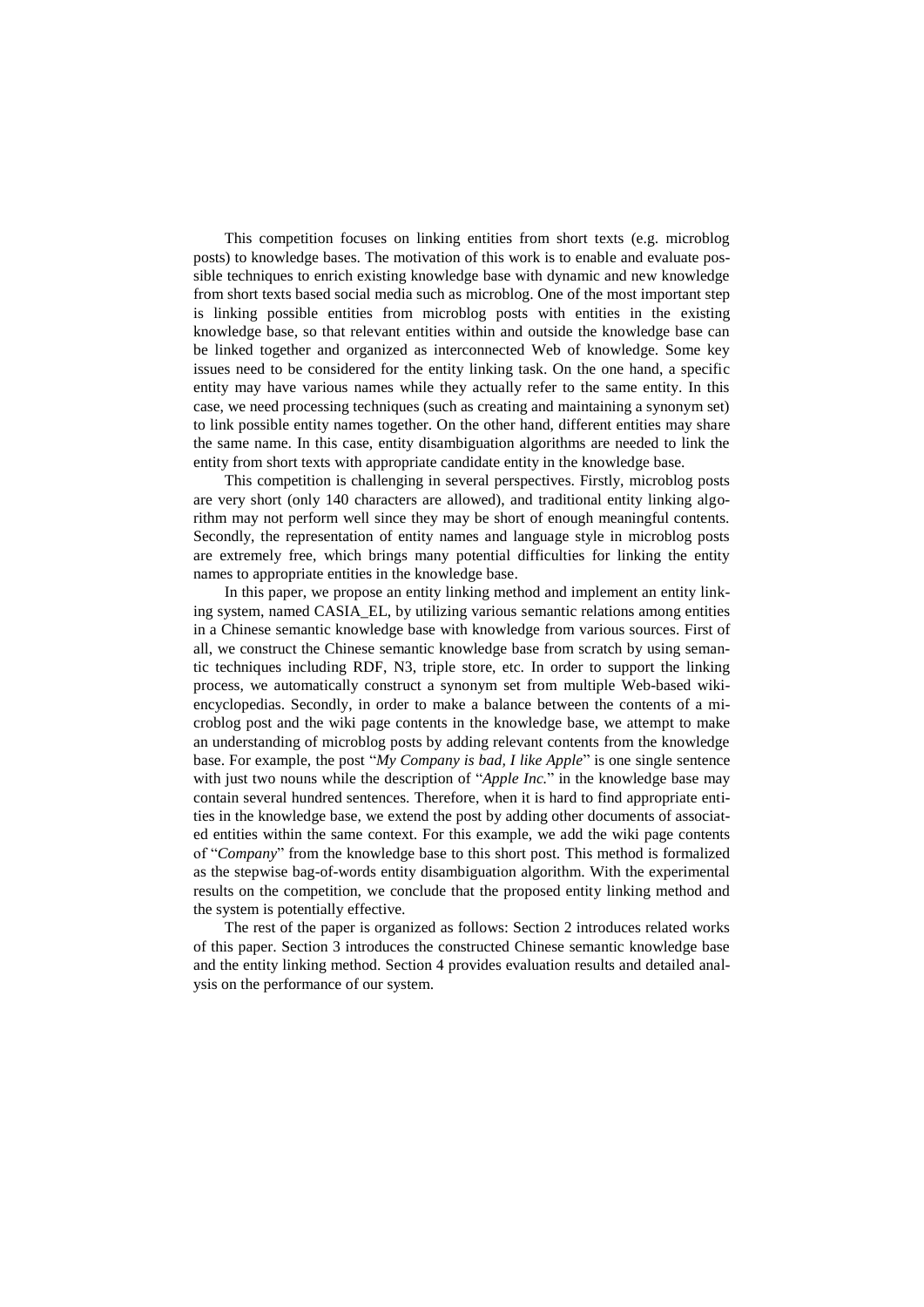# **2 Related Works**

Here we define the entity name from the microblog post as the target entity, and the possibly identical entities from the knowledge base as the candidate entity. The task of entity linking generally focuses on the problem of entity disambiguation that has been discussed extensively in different areas. There have been many studies addressing this issue, and one of the most widely used method is the Bag-of-Words (BOW) model [\[2,](#page-10-0) [3\]](#page-10-1), which utilizes a bag of words to express the entity's document and calculate the similarity via vector cosine similarity. Some researchers extend the work by adding social network relations to obtain background knowledge. For instance, Bekkerman and McCallum utilized the inter-link and out-link structures of web pages as well as the similarity between two persons' page documents for disambiguation [\[4\]](#page-10-2). A graph-based framework was adopted by Jiang et al. to disambiguate person entity appeared on the Web by capturing personal information [\[5\]](#page-10-3). However, both the BOW method and the social-graph based method suffer the insufficiency of corpus or information.

Recently, because of the public availability of Wiki Encyclopedias and knowledge bases such as Wikipedia, DBpedia, and YAGO [\[1\]](#page-10-4), some researchers take advantages of these sources, which contain large and abundant knowledge, to leverage entity disambiguation. For example, Han and Zhao constructed the semantic knowledge from Wikipedia, based on which the semantic similarity measurement is proposed [\[6\]](#page-10-5). Shen et al. utilized the taxonomy information in YAGO, a semantic knowledge base which is built based on Wikipedia and WordNet, to obtain agreement on the categories associated with candidate entities [\[7\]](#page-10-6). Compared to the efforts in English, Chinese entity linking has not been well studied and needs further investigations. Some recent progresses include Zhishi.me (a multi-source Chinese Web of Data platform based on infobox knowledge from Baidu Encyclopedia, Hudong Encyclopedia and Wikipedia Chinese sources) [\[8\]](#page-10-7) and cross-lingual knowledge linking among different Chinese Knowledge Bases [9].

# **3 Chinese Semantic Knowledge based Entity Linking**

In this paper, we propose to investigate on the Chinese entity linking task through analysis and utilization of various semantic relations among entities from the Chinese Semantic Knowledge Base. In this section, we firstly introduce the fundamental work on how the Chinese Semantic Knowledge base is constructed from scratch in Section 3.1. Then we discuss techniques for linking unambiguous entities in Section 3.2. We detail our proposal on stepwise entity disambiguation based on the Chinese semantic knowledge base in Section 3.3.

## **3.1 Semantic knowledge Base Construction**

The competition organizer provides a portion of Baidu Encyclopedia contents in the form of XML, which are composed of entities, corresponding infobox knowledge,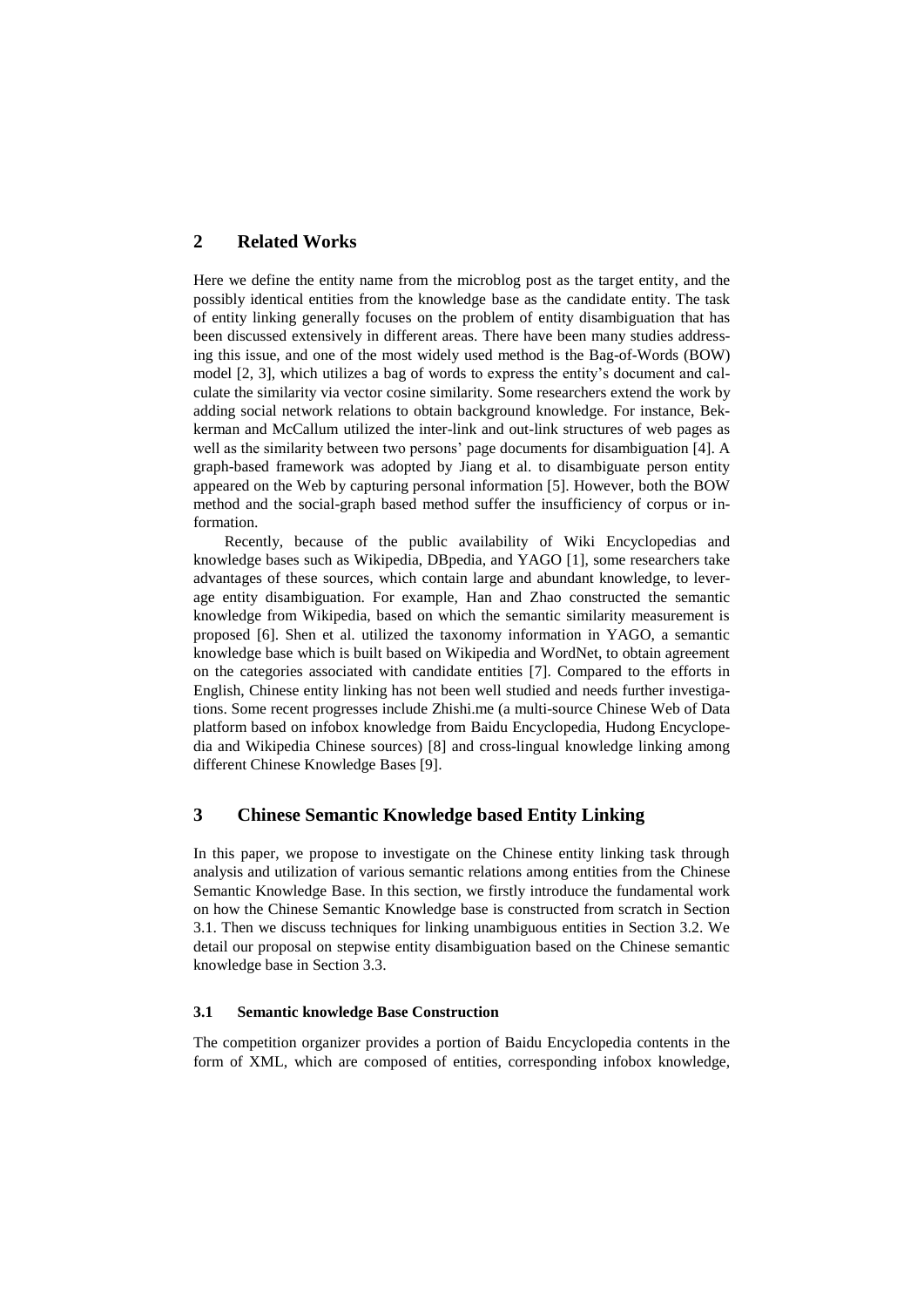and unstructured wiki-page contents. We extract the infobox knowledge from the XML file and represent them in *N3* format. An example is provided in Table 1.

| Infobox Knowledge     | 苹果公司, 外文名称, Apple Inc.                                |  |  |  |  |
|-----------------------|-------------------------------------------------------|--|--|--|--|
| N <sub>3</sub> format | http://www.ia.cas.cn/baidu_baike/resource/KBBD010956, |  |  |  |  |
|                       | http://www.ia.cas.cn/baidu_baike/resource/外文名称,       |  |  |  |  |
|                       | "Apple Inc."^^xsd:string.                             |  |  |  |  |
|                       |                                                       |  |  |  |  |
|                       | http://www.ia.cas.cn/baidu_baike/resource/KBBD000001, |  |  |  |  |
|                       | http://www.w3.org/2000/01/rdf-schema#label            |  |  |  |  |
|                       | "苹果公司"^^xsd:string.                                   |  |  |  |  |

**Table 1.** An Example on Representing Infobox Knowledge in N3 Format

For knowledge represented in N3 format, every entity is identified by an URL containing a unique knowledge base ID (denoted as "*KB\_ID*"). The corresponding properties are expressed via a variety of relations such as the URI containing "外文名称" in the upper example.

Instead of traditional storage methodology which is generally based on relational databases, we employ semantic storage methodology based on Jena  $TDB<sup>1</sup>$  and the data are represented in RDF N3 format. Since the RDF data can be explained as a graph, consisting of interconnected nodes and relations, it is flexible to add new schema and new data (i.e. nodes and relations) without modification of the original database design.

In this Chinese knowledge base, every entity resource is with a variety of relations. The most significant relation is the "r*dfs*:*label*," by which a bag of possible input keywords is created for a given entity resource. The labels are generated from entity *name*, *English name*, *Chinese name* from the infobox knowledge. In addition, we extend the labels by synset, *nick names* and *redirect titles* crawled from Baidu Encyclopedia, Hudong Encyclopedia and Wikipedia Chinese pages (476,086 pair of synonyms are added). Also, we split the western people's name by "." into smaller keywords, for example, "*Michael·Jordan*" is split into "*Michael*" and "*Jordan*" and both of them are added as possible labels for "*Michael Jordan*". In this way, we enlarge the coverage of keywords for a given entity resource to support various entity names written by different user with different preference. Consequently, it is common phenomenon that several entity resources can share the same label. For example, as shown in Fig. 1, the Company "苹果公司(Apple Inc.)" and the fruit "苹果(Apple)" share the same label "苹果". In other words, given the entity name "苹果" in a microblog post, our system firstly returns two or more candidate entity resources from the knowledge base and they are delivered to entity disambiguation processing. The entity disambiguation process will be discussed in Section 3.3.

 $\overline{\phantom{a}}$ 

<sup>1</sup> <http://jena.apache.org/documentation/tdb/>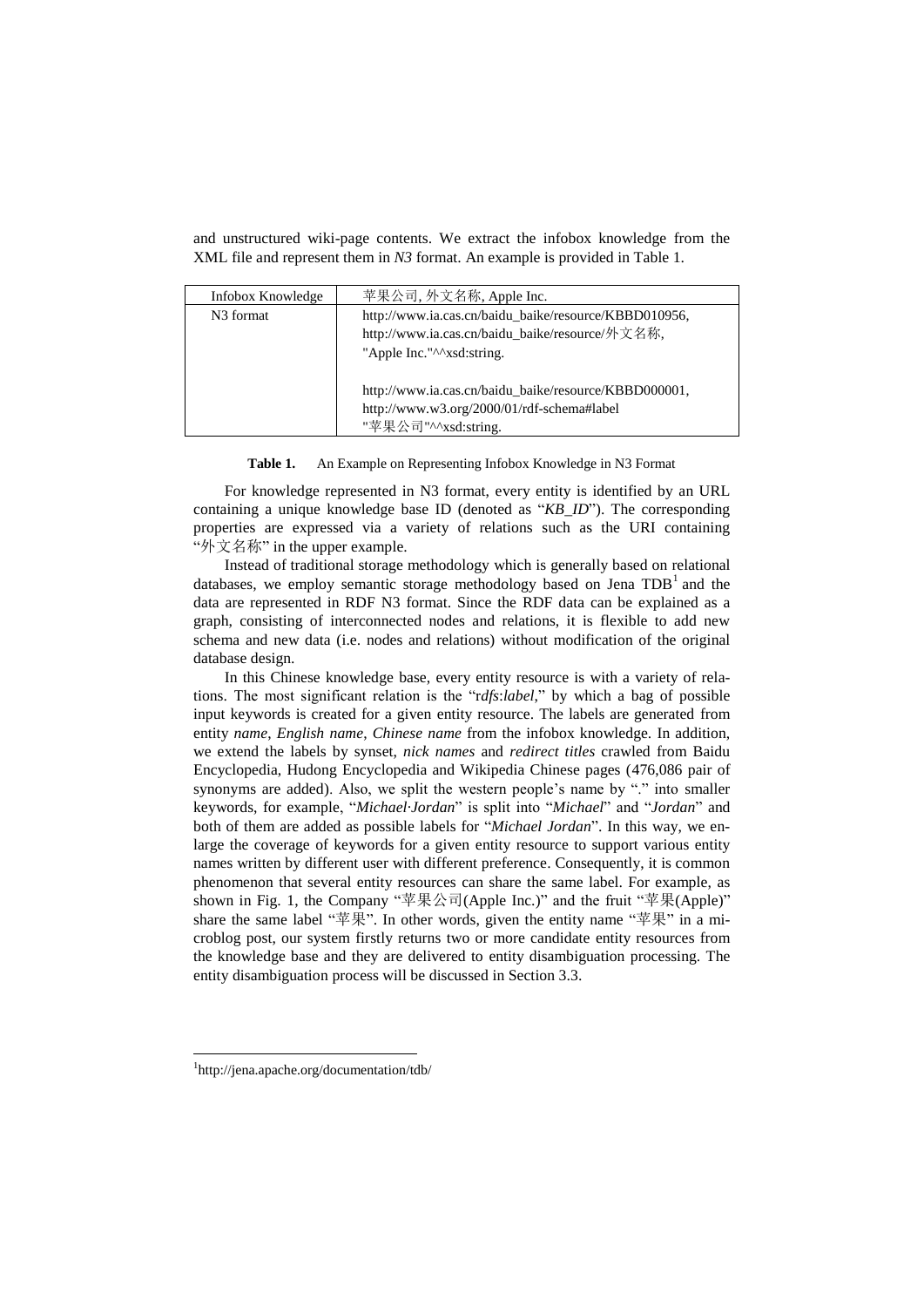

**Fig. 1.** An Example of Connected Semantic Data

Since the number of labels of an entity resource can be very large, we create a sub-relation "*CAS*:*preLabel*" (preferred label) of "*rdfs*:*label*" to express the representative keywords for an entity resource. Namely, we entitle higher priority to the relation "*CAS*:*preLabel*" than "*rdfs*:*label*". If the entity name is consistent with both "*preLabel*" and "*rdfs*:*label*" values, our system would performs linking to the corresponding "*preLabel*" entity resource first.

#### **3.2 Linking Unambiguous Entities**

As discussed in section 3.1, given an entity name appeared in a piece of short text, the retrieval of "*rdfs:label*" can result in one, several, or even no candidate entity resources returned from existing knowledge base.

For the case that only one single candidate entity resource was returned, we link the entity name with the corresponding entity resource in the knowledge base directly (In this case, the entity is unambiguous), and outputs the *KB\_ID* of the entity.

For the case that there are no candidate entity returns, it is not clear whether there is no corresponding entity in the knowledge base or there might be typos for the entity name. Hence, we automatically deliver the entity name to Google's "*Did you mean \* ?*" function to check whether it's a wrong spelling keyword (In the upper sentence, \* is a possible correct alternative for the original entity name). If it returns possible new keywords, we change the entity name to the proposed new literal and process the new keyword again for the entity linking process. Otherwise, we assume there is no corresponding candidate entity in the knowledge base, and we produce the output result as "*NIL*".

In addition, considering the characteristics of Chinese entities, we made some extra processing if the original entity name cannot be directly found in the knowledge base. For example, in Chinese, many entities are with punctuation marks around them, such as book names, film, TV program names, etc. Hence, before a keyword is delivered to process, we check if it contains characters in the following set:  $\{\langle \rangle, \rangle, \langle \langle \rangle, \rangle, \langle \langle \rangle, \langle \rangle, \langle \rangle\}$ . If it contains, we process it as it is since the synonym set might be able to handle it, and if it returns "*NIL*", we delete them and re-process the keywords again. For example, "《霸王别姬》" is delivered to process as it is and if it outputs a "*NIL*," we split it into "霸王别姬" and process it again. For person names, when writing microblog posts, the character "<sup>\*</sup>" in the middle of the given name and the family name is always replaced with a space or "-". For example,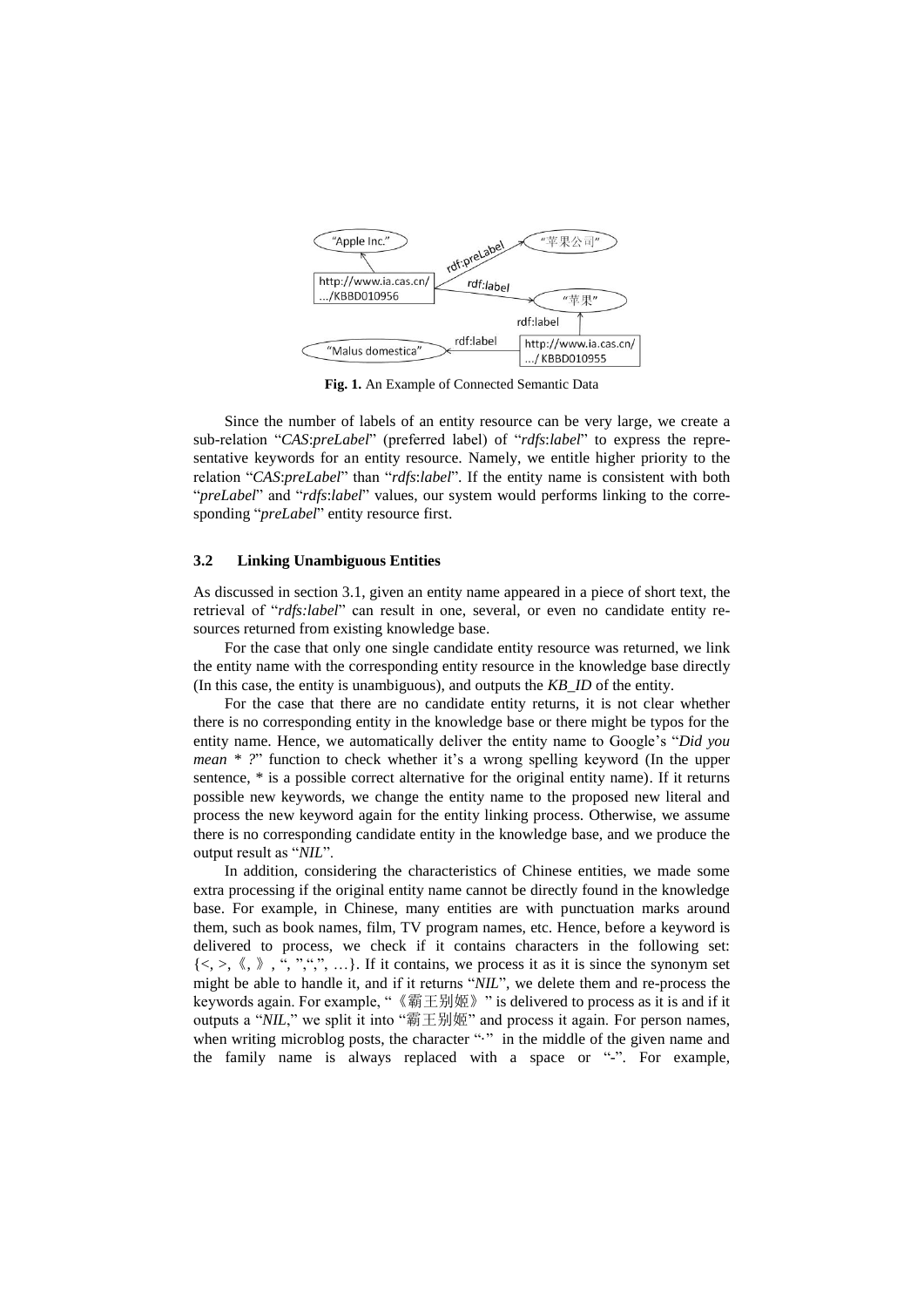"勒布朗·詹姆斯" is the entity name in the knowledge base, but in microblog posts, it is referred to as "勒布朗-詹姆斯" or "勒布朗 詹姆斯". In our system, we firstly process the entity as it is, and if there are no relevant *KB\_ID*, the space or "-" are replaced by "' and the entity name is reprocessed again on the knowledge base.

#### **3.3 Stepwise Entity Disambiguation based on a Chinese Knowledge Base**

If there are several candidate entity resources in the knowledge base that may be relevant to the target entity in the piece of short text, then we need the entity disambiguation process to decide which candidate should be linked to. Since every entity in Baidu encyclopedia corresponds to a wiki page (or a part of a wiki page) that is used to describe this entity, we can use these contents for the entity disambiguation process. Our general design is describing the target entity and the candidate entity with their contexts respectively, and then we compare the similarity of these two contexts to obtain the similarity between the target entity and the candidate entity. Based on these considerations, we propose the Stepwise Bag-of-Words (S-BOW) based Entity Disambiguation Algorithm, as shown in the following.

**Algorithm 1:** The Stepwise Bag-of-Words based Entity Disambiguation Algorithm **Input**: target entity name ( $e_{st}$ ) and the short text ( $d_{st}$ ), semantic knowledge base (KB) **Output:**  $KB$ \_*ID* from the KB, which corresponds to  $e_{st}$ 

- 1 Begin
- 2 Generate bags of word terms (denoted as  $bag[d_{sd}]$  and  $bag[d_{kb}]$ , only noun and entity type word terms are selected to put in the bags) which are used to describe  $d_{st}$  and several  $d_{kb}$ .
- 3 Get the intersection of *bag[dst]* and *bag[dkb]*, which contains word terms that  $bag[d_{st}]$  and  $bag[d_{kb}]$  share, and obtain  $sim(d_{st}, d_{kb})$  for each  $d_{kb}$ .
- 4 Get the biggest *sim(dst, dkb)* and output the corresponding *KB\_ID*.
- 5 If more than one  $\sin(d_{st}, d_{kb})$  share the same value, extend  $\log[d_{st}]$  to  $\log' [d_{st}]$ and calculate  $\sin'(d_{\text{st}} d_{\text{kb}})$ , else go to Step 7.
- 6 Get the biggest  $\sin^{-1}(d_{st}, d_{kb})$  and output the corresponding  $KB\_ID$ .
- 7 End

Here we briefly explain the general steps in this algorithm. Firstly, we get a piece of short text (denoted as  $d_{\rm v}$ ) which contains the target entity name (In this paper, a piece of short text refers to a microblog post from Sina Weibo.) and the contents that describe possible candidate entity resources from knowledge base (denoted as *dkb*. In this paper, the document corresponding to a candidate entity resource in the knowledge base is a (or part of) the wiki page from Baidu Encyclopedia). Then, we measure the similarity values between  $d_{st}$  and each  $d_{th}$  based on the bag of words used to describe  $d_{st}$  and  $d_{kb}$ . The similarity value between  $d_{st}$  and each  $d_{kb}$ , is characterized as the number of shared word terms in both  $bag[d_{sl}]$  and  $bag[d_{kb}]$ , namely:

$$
sim(d_{st, d_{kb}}) = |bag[d_{st}] \cap bag[d_{kb}]. \tag{1}
$$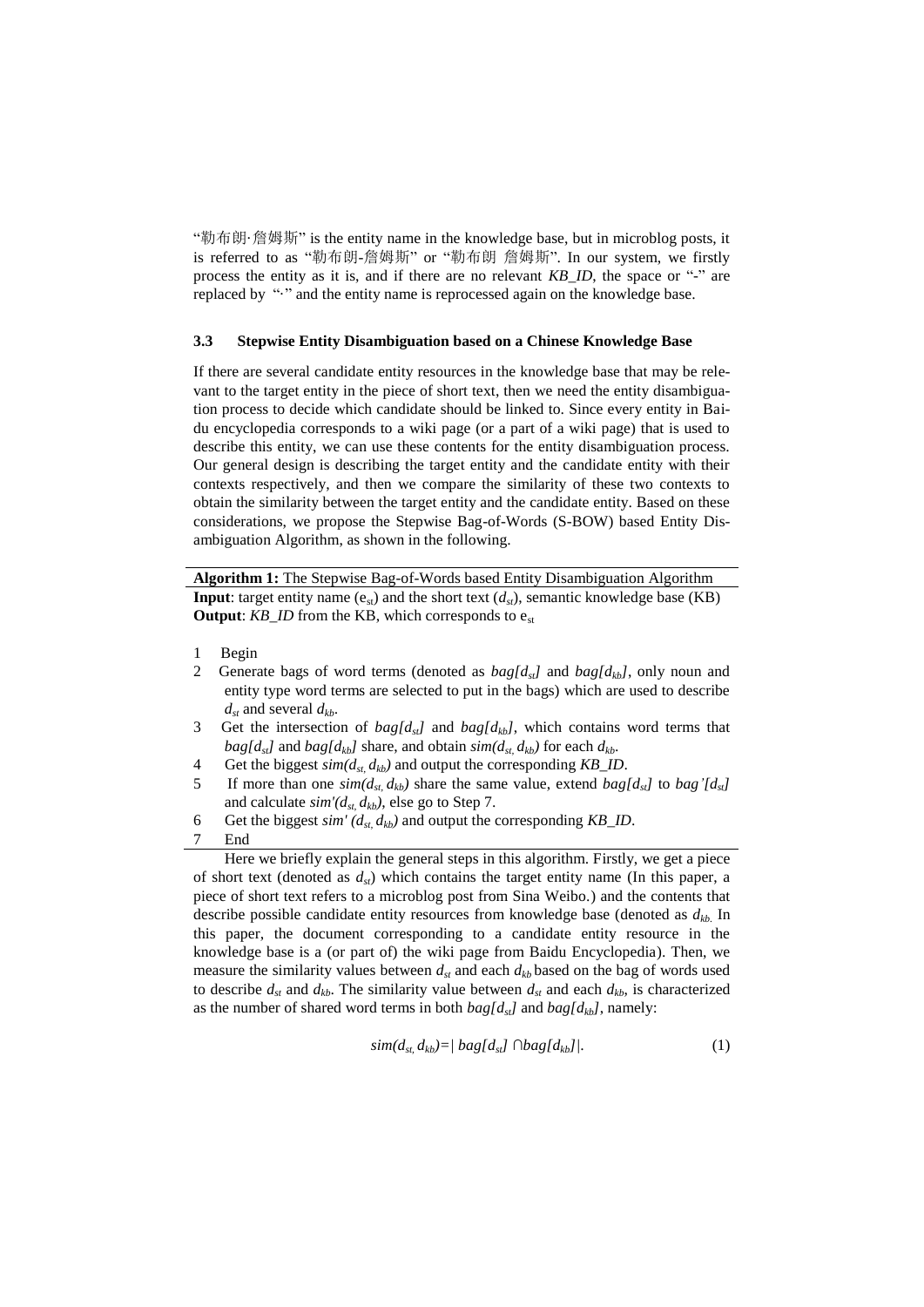The  $d_{kb}$  with the highest similarity value is selected and the target entity is linked to the corresponding entity resource in the knowledge base. However, in some cases, two or more  $d_{kb}$  still share the same similarity value with the  $d_{st}$ , and it is hard to select out only one of them. This often happens due to the short length of *dst*, which leads to a relatively smaller number of word terms in  $bag[d_{st}]$ . On the contrary, the  $d_{kb}$  is generally very long and the amount of word terms in  $bag[d_{kb}]$  is almost always big. In order to make a balance among the size of  $bag[d_{sd}]$  and  $bag[d_{kb}]$ , we enrich  $bag[d_{sd}]$ by adding bags of word terms that are used to describe each word terms in *bag[dst]*.

$$
bag'[d_{st}] = bag[d_{st}] \cup bag[t_1] \cup bag[t_2] \cup ... \cup bag[t_n]. \tag{2}
$$

where *bag'*[ $d_{s1}$ ] denotes the extended bag of word terms. {  $t_1, t_2,...,t_n$ } is a set of terms obtained from the short text  $d_{st}$ .  $bag[t_n]$  denotes the bag of word terms obtained from the wiki page which uses the term  $t_n$  as its title in the semantic knowledge base.

After extending the bag of word terms for  $d_{st}$  from  $bag[d_{st}]$  to  $bag' [d_{st}]$ , the similarity among  $d_{st}$  and  $d_{kb}$  is recalculated according to the intersection of  $bag'd_{st}$  and  $bag[d_{kb}]$ , as shown in the following formula:

$$
sim'(d_{st}, d_{kb}) = | bag'[d_{st}] \cap bag[d_{kb}]|
$$
  
= | (bag[d\_{st}] \cup bag[t\_1] \cup bag[t\_2] \cup ... \cup bag[t\_n]) \cap bag[d\_{kb}] |. (3)

The selection criteria for candidate entity is the same, and the *KB\_ID* with the largest  $\sin'(d_{st}, d_{kb})$  value is produced as the output.

This algorithm uses the idea of bag-of-words model in a stepwise manner. Nevertheless, the extension of the original short text only happens when there are more than one  $\sin(d_{st} d_{kb})$  which share the same value. The next section will experimentally verify the proposed algorithm by using the competition data.

# **4 Experimental Results and Analysis**

The NLP&CC 2013 Entity Linking contest provides 779 microblog posts within which 1232 entities are tagged, and these entities are required to be linked to the entities in the knowledge base. Therefore, it is not necessary to detect entity names automatically from the microblog posts, and the focus is on the linking process. According to the results produced by the organizer, the total amount of accurate output is 731, and the overall precision is 0.885. Detailed results are listed in Table 2.

| Accurate recision |       | $\mathsf{In-KB}$            | $In-KB$ | $In-KB$                    | NIL preci-   NIL |                 | NIL  |
|-------------------|-------|-----------------------------|---------|----------------------------|------------------|-----------------|------|
| Output            |       | precision $ $ recall $ $ F1 |         |                            | s10n             | recall          | l F1 |
| 731               | 0.885 | 0.8662                      |         | $0.8456$   0.8558   0.9036 |                  | $0.9260$ 0.9146 |      |

| Table 2. |  |  |  |  | Evaluation Result Produced by the Competition Organizer |  |
|----------|--|--|--|--|---------------------------------------------------------|--|
|----------|--|--|--|--|---------------------------------------------------------|--|

The whole process of our entity linking system is based on the method discussed in Section 3. Here we extend our discussion based on the experimental results.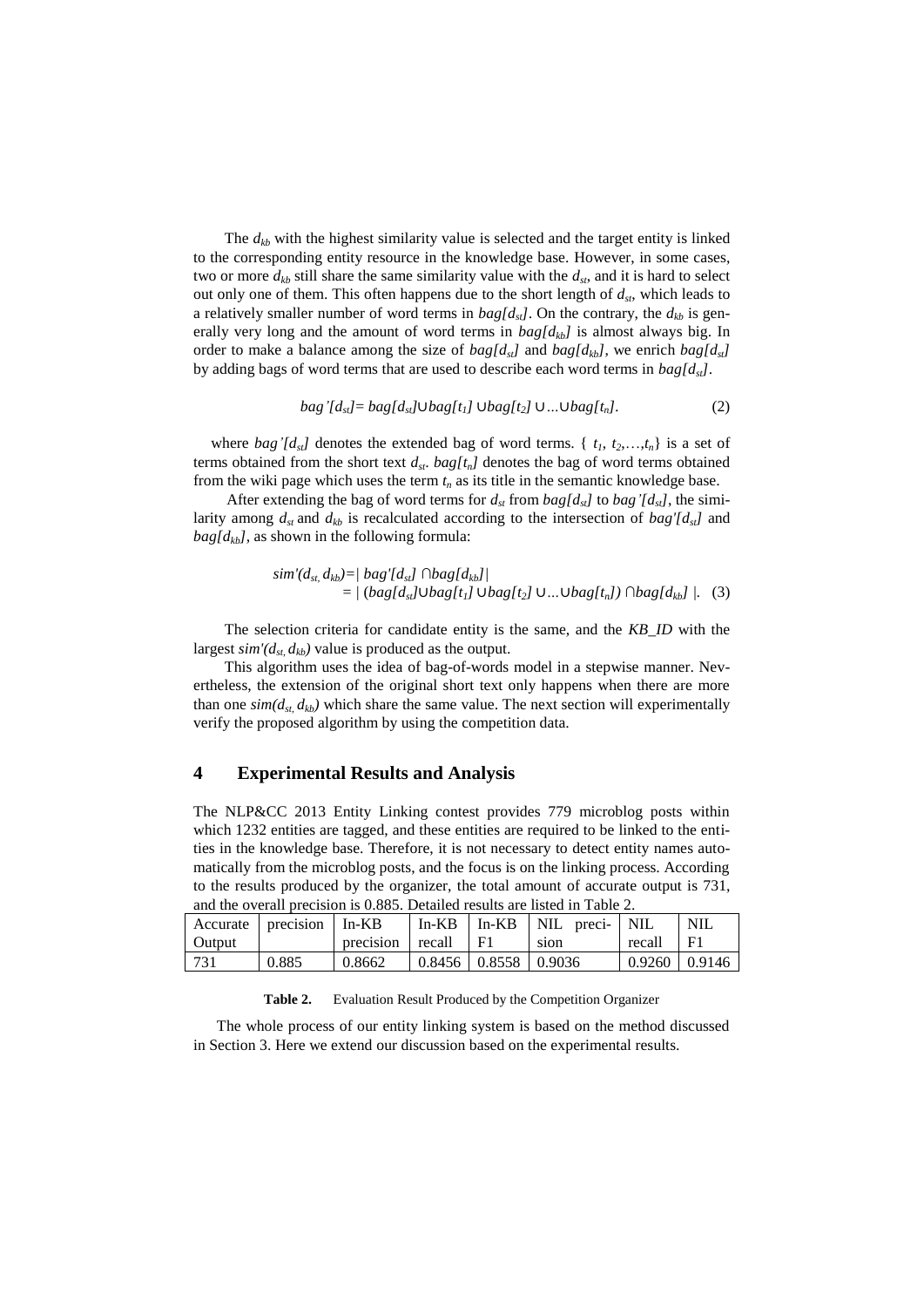A key step for the S-BOW entity disambiguation algorithm is the generation of the bags of word terms that are used to describe the contexts of the target entity and the candidate entity. We use NLPIR<sup>2</sup>, a refined version of ICTCLAS<sup>3</sup> for word segmentation and lexical category tagging. Table 3 provides practical reasons why noun and literal string are selected as basic elements to generate bag of word terms.

| <b>Lexical Category</b> | Labels in ICTCLAS                           | <b>Entity Disambiguation</b> |
|-------------------------|---------------------------------------------|------------------------------|
|                         |                                             | Correctness                  |
| noun                    | $n, nr, nr1, nr2, nri, nrf, ns, nt, nz, nl$ | 0.75                         |
| verb                    | v, vd, vn, vf, vx, vi, vl, vg               | 0.685                        |
| adjective               | a, ad, an, ag, al                           | 0.48                         |
| literal string          | x, xx, xu                                   | 0.714                        |

**Table 3.** The Effects of Lexical Categories on the Correctness of Entity Disambiguation

We make additional test on the entity disambiguation correctness when only the specified lexical category is selected as the source to generate the bag of word terms. Here we can find that noun and literal string (usually entity type word terms, such as "GDP", "CEO", "KFC", "DVD", etc.) are better sources for generating the bag of word terms. Hence, these two lexical categories are selected for creating the contexts of target entity and candidate entity in the semantic knowledge base. In addition, we examined the effect of word term length on the correctness of entity disambiguation, and the result is listed in Table 4.

| Length                                             | <b>Entity Disambiguation Correctness</b> |
|----------------------------------------------------|------------------------------------------|
| All lengths                                        | 0.655                                    |
| Equal to or longer than 2 Chinese characters 0.776 |                                          |

**Table 4.** The Effects of Word Term Length on the Correctness of Entity Disambiguation

According to Table 4, we can conclude that it can lead to negative effect when we involve the word terms that only contain one Chinese character. As a consequence, only the noun and literal string type of word terms whose length is greater than 1 are selected to represent the contexts of the target entity and the candidate entity.

During the design of the S-BOW entity disambiguation algorithm, we assume that extending the number of word terms can make a balance between the contexts of target entity and candidate entity. Fig. 2 provides an experimental evidence on the assumption, which reflects a general positive relevance between the number of entities in the context and the correctness of entity disambiguation.

 $\overline{\phantom{a}}$ 

<sup>2</sup> The NLPIR Chinese Word Segmentation System:<http://ictclas.nlpir.org/>

<sup>3</sup> The ICTCLAS Chinese Word Segmentation System: [http://ictclas.org](http://ictclas.org/)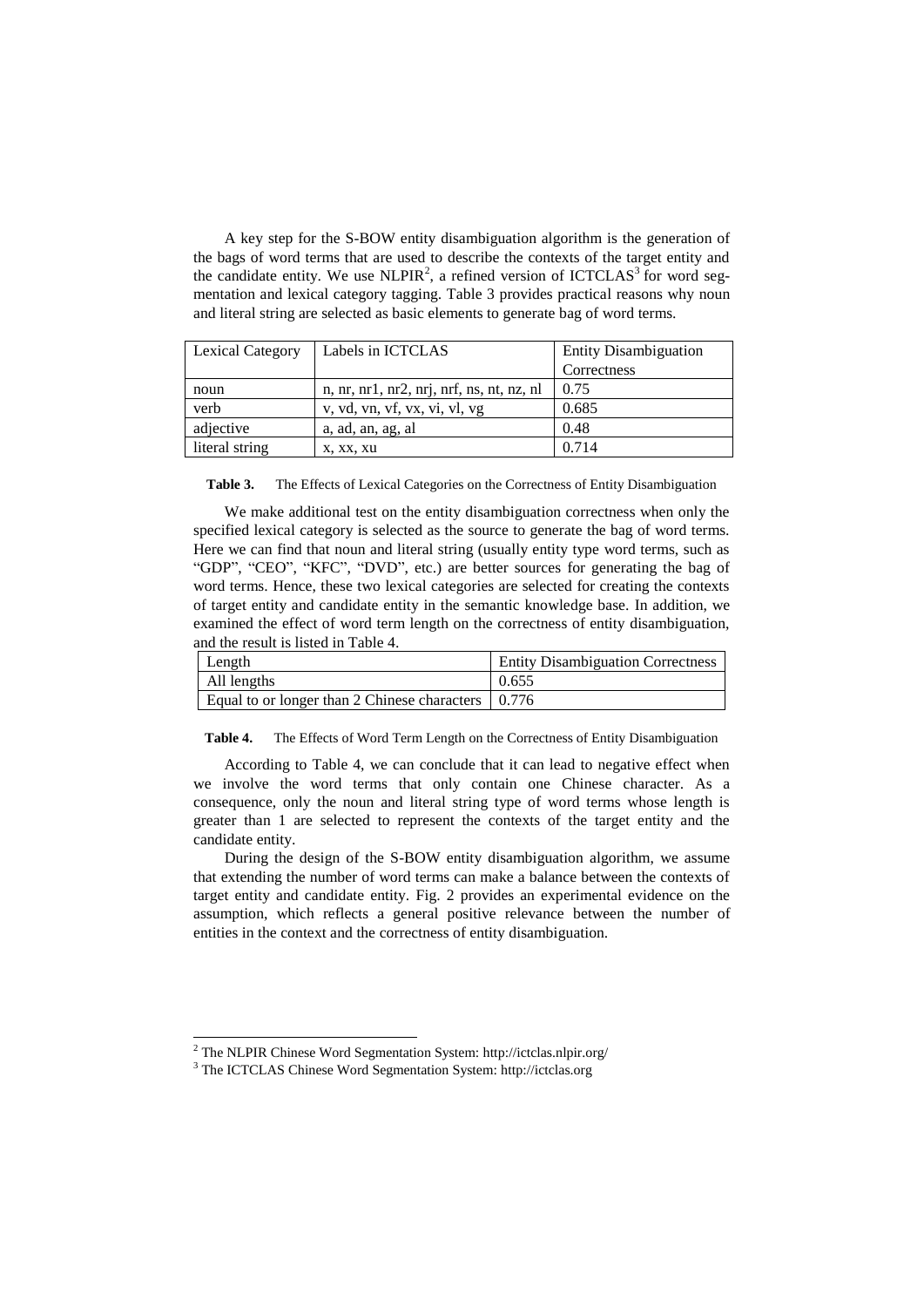

Fig. 2. The Relation Between the Number of Entities and the Entity Disambiguation **Correctness** 

Although it seems that the number of candidate entities may not have any clear correlation with the entity disambiguation correctness, our system produce even better results when the number of candidate entities goes larger, as shown in Fig. 3.

Due to the reason that we add many synonyms to the original entity resource in the knowledge base (e.g. the family name and the given name of a person are added as synonyms for this person). There are many cases that the amount of candidate entities reaches more than 10, or even 50, as shown in Table 5 (with 56 candidate entities) and Fig. 4. Even in this case, the entity disambiguation process performs very well. It is noted that when the number is greater than 9, there are no incorrect disambiguations.

| $\ldots$              |                           |           |            |  |
|-----------------------|---------------------------|-----------|------------|--|
| Target Entity and the | <b>Candidate Entities</b> | Name      | Produced   |  |
| Microblog Post        |                           |           | KB ID      |  |
|                       | KBBD000035                | 詹姆斯·普雷斯科  |            |  |
| weibo $id =$          |                           | 特 焦耳      |            |  |
| aonierqiuyituiyi914   | KBBD000092                | 勒布朗 詹姆斯   |            |  |
| name $id = $ 詹姆斯      | KBBD000609                | 詹姆斯 西蒙斯   | KBBD000092 |  |
|                       | KBBD000707                | 詹姆斯 克拉克 麦 |            |  |
| content = "奥尼尔球       |                           | 克斯韦       |            |  |
| 衣退役了, 突然联             | <b>KBBD000875</b>         | 詹姆斯 弗兰克   |            |  |
| 想到如果詹姆斯以              | KBBD000876                | 詹姆斯 弗兰克   |            |  |
| 后退役了, 克里夫             |                           |           |            |  |
| 兰会退役他的球衣              | KBBD018850                | 詹姆斯·瓦特    |            |  |
| 吗? ? ? ? ? ? "        |                           |           |            |  |

Table 5. An Example of Multiple Candidate Entities in the Knowledge Base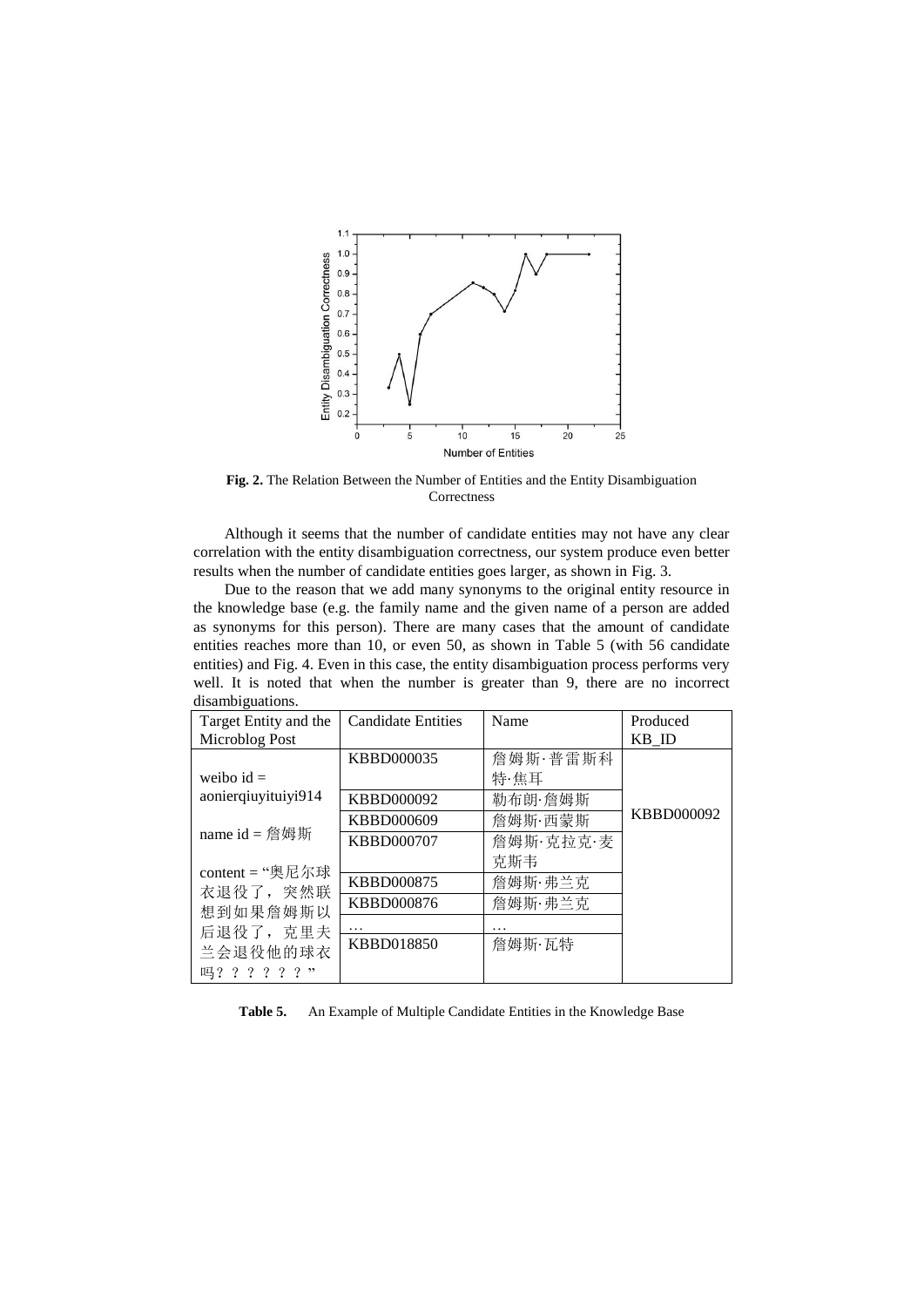

**Fig. 3.** The Relation Between the Number of Candidate Entities and the Entity Disambiguation Correctness in CASIA\_EL

**Fig. 4.** Ambiguous Entity Number Distribution in the Test Data

Our system detected 161 entity disambiguation tasks in the test data. When we only try to disambiguate entities by using the original microblog posts, 123 entities were disambiguated, and the correctness is 82.1% (101 out of 123 entities were correctely disambiguated). When we extend the original microblog posts by adding the Baidu Encyclopedia contents (Following Step 5 and 6 in Algorithm 1), another 38 entities were disambiguated. For the second phase, the correctness is 63.2% (24 out of 38 entities were correctly disambiguated). Hence, the overall entity disambiguation correctness based on the proposed algorithm is 77.6% (125 out of 161 entities are correctly disambiguated).

# **5 Conclusion**

Updating existing knowledge base with new facts is important to maintain the knowledge base and keep it fresh and updated, and the importing of new facts from the real-world requires entity linking in advance with existing knowledge base, challenging us with the named entity disambiguation.

There have been many studies on addressing entity disambiguation problem via a variety of algorithms. They are insufficient with information and some methods that adopt knowledge bases are less well-structured. In this paper, we proposed an entity linking method based on Chinese Semantic Knowledge where the named entity disambiguation can be addressed by retrieving a variety of semantic relations and analyzing the corresponding documents with similarity measurement. What's more, for the short texts (e.g. microblog posts) which are unfeasible for the similarity measurement, we extend the content by adding other documents of entities those that are within the same context. The proposed method was validated by linking 1232